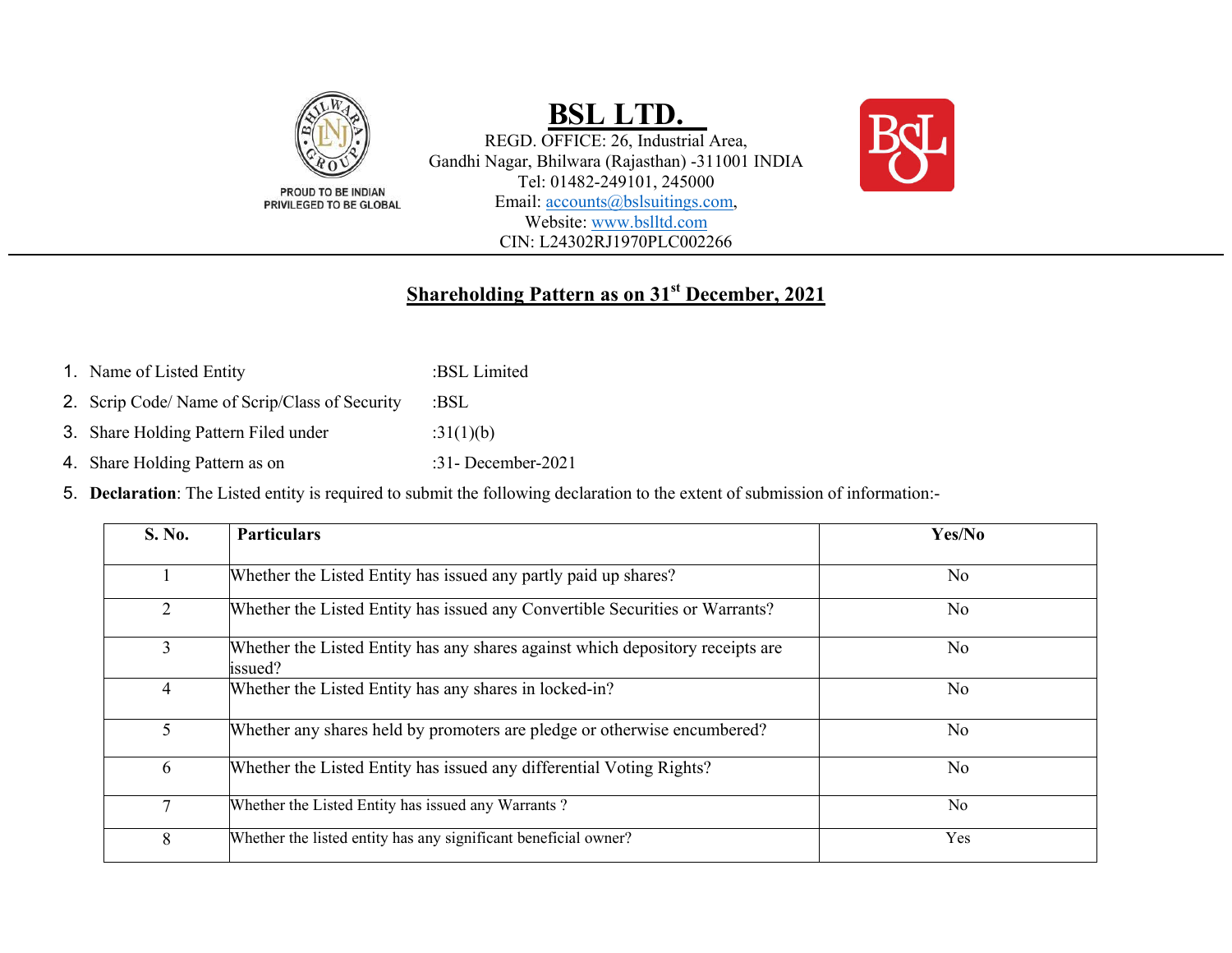

### **Table I-Summary Statement Holding of Specified Securities**

| Categ<br>ory<br>(I) | Category of<br>Shareholder<br>(II)        | $\overline{\text{N}}$ os. of<br>shareh<br>olders<br>(III) | No. of<br>fully paid<br>up equity<br>shares<br>held<br>(IV) | No. of<br>Partly<br>paid-<br>up<br>equity<br>shares<br>held<br>(V) | No. of<br>shares<br>underly<br>ing<br><b>Depository</b><br>Receipts<br>(VI) | <b>Total</b><br>nos.<br>shares<br>held<br>$(VII)=$<br>$(IV)+(V)+$<br>(VI) | Sharehol<br>ding as<br>$a\%$ of<br>total no.<br>of shares<br>(calculated<br>asPerSCR<br>R,1957) |                      | <b>Number of Voting Rights</b><br>(IX)<br>Tot<br><b>Rights</b><br>al |                   |                          |     | Shareholding, as<br>No. of<br>held in each class of securities<br><b>Shares</b><br>a% assuming<br>Underlyi<br>full conversion<br>Of convertible<br>ng<br>Outstanding<br>securities (as a<br>percentage of<br>convertible<br>diluted share<br>securities<br>No of Voting<br>(including<br>capital)<br>$(XI)=(VII)+(X)$<br>Warrants)<br>as |  | No.<br>(a)                                | Numbe<br>r of<br>Locked<br>in<br>shares<br>(XII)<br>As a<br>%of | No.<br>.(a                                | Number<br>of Shares<br>pledged or<br>otherwise<br>encumbered<br>(XIII)<br>As a<br>%of | Numbe<br>r of<br>equity<br>shares<br>held in<br><b>Demater</b><br>ialized<br>form |
|---------------------|-------------------------------------------|-----------------------------------------------------------|-------------------------------------------------------------|--------------------------------------------------------------------|-----------------------------------------------------------------------------|---------------------------------------------------------------------------|-------------------------------------------------------------------------------------------------|----------------------|----------------------------------------------------------------------|-------------------|--------------------------|-----|------------------------------------------------------------------------------------------------------------------------------------------------------------------------------------------------------------------------------------------------------------------------------------------------------------------------------------------|--|-------------------------------------------|-----------------------------------------------------------------|-------------------------------------------|---------------------------------------------------------------------------------------|-----------------------------------------------------------------------------------|
|                     |                                           |                                                           |                                                             |                                                                    |                                                                             |                                                                           | (VIII)<br>As a% of<br>$(A+B+C2)$                                                                | <b>Class</b><br>eg:X | Clas<br>s<br>eg:y                                                    | <b>Total</b>      | a<br>%of<br>$(A+$<br>B+C | (X) | As $a\%$ of<br>$(A+B+C2)$                                                                                                                                                                                                                                                                                                                |  | total<br><b>Shar</b><br>es<br>held(<br>b) |                                                                 | total<br><b>Share</b><br>s<br>held(<br>b) | (XIV)                                                                                 |                                                                                   |
| A                   | Promoter &<br><b>Promoter Group</b>       | 19                                                        | 5809072                                                     |                                                                    |                                                                             | 5809072                                                                   | 56.44                                                                                           | 5809072              |                                                                      | 5809072           | 56.44                    |     | 56.44                                                                                                                                                                                                                                                                                                                                    |  |                                           |                                                                 |                                           | 5809072                                                                               |                                                                                   |
| В                   | Public                                    | 11542                                                     | 4483096                                                     |                                                                    |                                                                             | 4483096                                                                   | 43.56                                                                                           | 4483096              |                                                                      | 4483096           | 43.56                    |     | 43.56                                                                                                                                                                                                                                                                                                                                    |  | 0.00                                      |                                                                 |                                           | 4077334                                                                               |                                                                                   |
| Ċ                   | <b>Non Promoter-</b><br><b>Non Public</b> |                                                           |                                                             |                                                                    |                                                                             |                                                                           |                                                                                                 |                      |                                                                      |                   |                          |     |                                                                                                                                                                                                                                                                                                                                          |  |                                           |                                                                 |                                           |                                                                                       |                                                                                   |
| C1                  | Shares underlying0<br><b>DRs</b>          |                                                           |                                                             |                                                                    |                                                                             |                                                                           |                                                                                                 |                      |                                                                      |                   |                          |     |                                                                                                                                                                                                                                                                                                                                          |  |                                           |                                                                 |                                           |                                                                                       |                                                                                   |
| C <sub>2</sub>      | Shares held by<br><b>Employee Trusts</b>  |                                                           |                                                             |                                                                    |                                                                             |                                                                           |                                                                                                 |                      |                                                                      |                   |                          |     |                                                                                                                                                                                                                                                                                                                                          |  |                                           |                                                                 |                                           |                                                                                       |                                                                                   |
|                     | <b>Total</b>                              | 1561                                                      | 10292168                                                    |                                                                    |                                                                             | 10292168                                                                  | 100.00                                                                                          | 10292168 0           |                                                                      | 10292168 100.00 0 |                          |     | 100.00                                                                                                                                                                                                                                                                                                                                   |  | 0.00                                      |                                                                 | 0.00                                      | 9886406                                                                               |                                                                                   |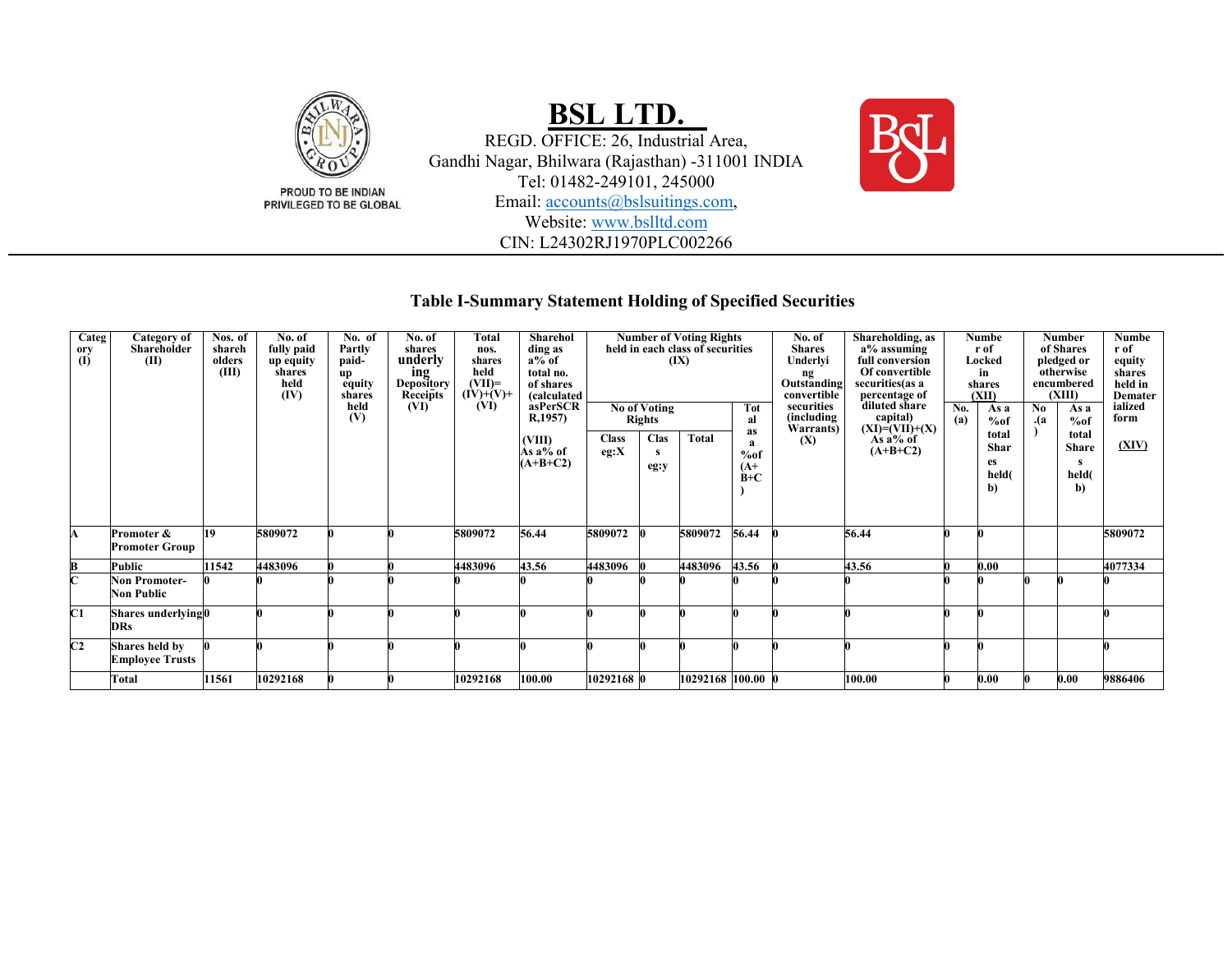

### **Table II- Statement showing Shareholding Pattern of the Promoter and Promoter Group**

| $\overline{\text{Categ}}$ | <b>Category</b> and      | Nos. of | No. of  | No. of  | No. of          | Total       | Shareho              | <b>Number of Voting Rights held</b> |                   |                             | No. of     | Shareholdin             |                                                                  | <b>Number</b> |             | Number   | Numb           |                    |
|---------------------------|--------------------------|---------|---------|---------|-----------------|-------------|----------------------|-------------------------------------|-------------------|-----------------------------|------------|-------------------------|------------------------------------------------------------------|---------------|-------------|----------|----------------|--------------------|
| ory                       | Name of                  | shareh  | fully   | Partly  | shares          | nos         | lding as             |                                     |                   | in each class of securities |            | <b>Shares</b>           | $g$ , as $a\%$                                                   |               | of          |          | of             | er of              |
| $\overline{a}$            | Shareholder              | olders  | paid up | paid-up | underly         | .shares     | $a\%$ of             |                                     |                   | (IX)                        |            | Underlying              | assuming                                                         |               | Locked      |          | <b>Shares</b>  | equity             |
|                           | (II)                     | (III)   | equity  | equity  | ing             | held        | total no.            |                                     |                   |                             |            | Outstanding             | full                                                             |               | in shares   |          | pledged        | shares             |
|                           |                          |         | shares  | shares  | Depository      | $(VII)=$    | of                   |                                     |                   |                             |            | convertible             | conversion                                                       |               | (XII)       |          | <sub>or</sub>  | held               |
|                           |                          |         | held    | held    | <b>Receipts</b> | $(IV)+(V)+$ | shares               |                                     |                   |                             |            | securities              | Of                                                               |               |             |          | otherwise      | in                 |
|                           |                          |         | (IV)    | (V)     | (VI)            | (VI)        | <i>(calculate)</i>   |                                     |                   |                             |            | (including<br>Warrants) | convertible                                                      |               |             |          | encumbered     | Demat              |
|                           |                          |         |         |         |                 |             | dasPerSC<br>RR,1957) | <b>No. of Voting Rights</b>         |                   |                             | <b>Tot</b> | (X)                     | securities(as a<br>percentage of $\boxed{\phantom{1} \text{No}}$ |               | As a        | N        | (XIII)<br>As a | erialize<br>d form |
|                           |                          |         |         |         |                 |             |                      |                                     |                   |                             | al as      |                         | diluted share                                                    | (a)           |             | $\bf{0}$ |                |                    |
|                           |                          |         |         |         |                 |             | (VIII)               |                                     |                   |                             | $a\%$      |                         | capital)                                                         |               | %of         |          | %of            |                    |
|                           |                          |         |         |         |                 |             | Às a% of             |                                     |                   |                             | of         |                         | $(XI)=(VII)+($                                                   |               | total       |          | total          | (XIV)              |
|                           |                          |         |         |         |                 |             | $(A+B+C2)$           | <b>Class</b><br>$\mathbf{x}$        | <b>Clas</b><br>sY | <b>Total</b>                | <b>Tot</b> |                         | $\hat{X}$ ) $\hat{A}$ s a% of                                    |               | <b>Shar</b> |          | shar           |                    |
|                           |                          |         |         |         |                 |             |                      |                                     |                   |                             | al         |                         | $(A+B+C2)$                                                       |               | es          |          | <b>es</b>      |                    |
|                           |                          |         |         |         |                 |             |                      |                                     |                   |                             | Voti       |                         |                                                                  |               | held(       |          | held(          |                    |
|                           |                          |         |         |         |                 |             |                      |                                     |                   |                             | ng<br>righ |                         |                                                                  |               |             |          |                |                    |
|                           |                          |         |         |         |                 |             |                      |                                     |                   |                             |            |                         |                                                                  |               | b)          |          | $\mathbf{b}$   |                    |
|                           |                          |         |         |         |                 |             |                      |                                     |                   |                             | ts         |                         |                                                                  |               |             |          |                |                    |
|                           | Indian                   |         |         |         |                 |             |                      |                                     |                   |                             |            |                         |                                                                  |               |             |          |                |                    |
|                           | Individuals/Hindu        |         | 3625762 |         |                 | 3625762     | 35.23                | 3625762 0                           |                   | 3625762 35.23               |            |                         | 35.23                                                            |               |             |          |                | 3625762            |
|                           | undivided Family         |         |         |         |                 |             |                      |                                     |                   |                             |            |                         |                                                                  |               |             |          |                |                    |
|                           | <b>ARUN KUMAR</b>        |         | 1025716 |         |                 | 1025716     | 9.97                 | 1025716 0                           |                   |                             |            |                         | 9.97                                                             |               |             |          |                | 1025716            |
|                           | <b>CHURIWAL</b>          |         |         |         |                 |             |                      |                                     |                   | 1025716 9.97                |            |                         |                                                                  |               |             |          |                |                    |
|                           | <b>ARUN KUMAR</b>        |         | 51200   |         |                 | 51200       | .50                  | 51200                               |                   | 51200                       | $.5\,$     |                         | $\overline{.5}$                                                  |               |             |          |                | 51200              |
|                           | <b>CHURIWAL HUF</b>      |         |         |         |                 |             |                      |                                     |                   |                             |            |                         |                                                                  |               |             |          |                |                    |
|                           | <b>LAKSHMI NIWAS</b>     |         |         |         |                 |             |                      |                                     |                   |                             |            |                         |                                                                  |               |             |          |                |                    |
|                           | <b>JHUNJHUNWALA</b>      |         |         |         |                 |             |                      |                                     |                   |                             |            |                         |                                                                  |               |             |          |                |                    |
|                           | <b>LAKSHMI NIWAS</b>     |         |         |         |                 | 27405       | .27                  | 27405                               |                   | 27405                       | .27        |                         | .27                                                              |               |             |          |                | 27405              |
|                           | <b>JHUNJHUNWALA HUF</b>  |         |         |         |                 |             |                      |                                     |                   |                             |            |                         |                                                                  |               |             |          |                |                    |
|                           | <b>NIVEDAN CHURIWAL</b>  |         | 661071  |         |                 | 661071      | 6.42                 | 661071                              |                   | 661071                      | 6.42       |                         | 6.42                                                             |               |             |          |                | 661071             |
|                           | <b>RAVI JHUNJHUNWALA</b> |         | 157270  |         |                 | 157270      | 1.53                 | 157270                              |                   | 157270                      | 1.53       |                         | 1.53                                                             |               |             |          |                | 157270             |
|                           | <b>SHUBHA CHURIWAL</b>   |         | 625450  |         |                 | 625450      | 6.08                 | 625450                              |                   | 625450                      | 6.08       |                         | 6.08                                                             |               |             |          |                | 625450             |
|                           | <b>SUDHA CHURIWAL</b>    |         | 1105055 |         |                 | 1105055     | 10.74                | 1105055 0                           |                   | 1105055 10.74               |            |                         | 10.74                                                            |               |             |          |                | 1105055            |
|                           | <b>SUSHILA DEVI</b>      |         |         |         |                 |             |                      |                                     |                   |                             |            |                         |                                                                  |               |             |          |                |                    |
|                           | <b>CHOKHANI</b>          |         |         |         |                 |             |                      |                                     |                   |                             |            |                         |                                                                  |               |             |          |                |                    |
| lb.                       | Central                  |         |         |         |                 |             |                      |                                     |                   |                             |            |                         |                                                                  |               |             |          |                |                    |
|                           | <b>Government/State</b>  |         |         |         |                 |             |                      |                                     |                   |                             |            |                         |                                                                  |               |             |          |                |                    |
|                           | Government(s)            |         |         |         |                 |             |                      |                                     |                   |                             |            |                         |                                                                  |               |             |          |                |                    |
|                           | Financial                |         |         |         |                 |             |                      |                                     |                   |                             |            |                         | 0                                                                |               |             |          |                | O.                 |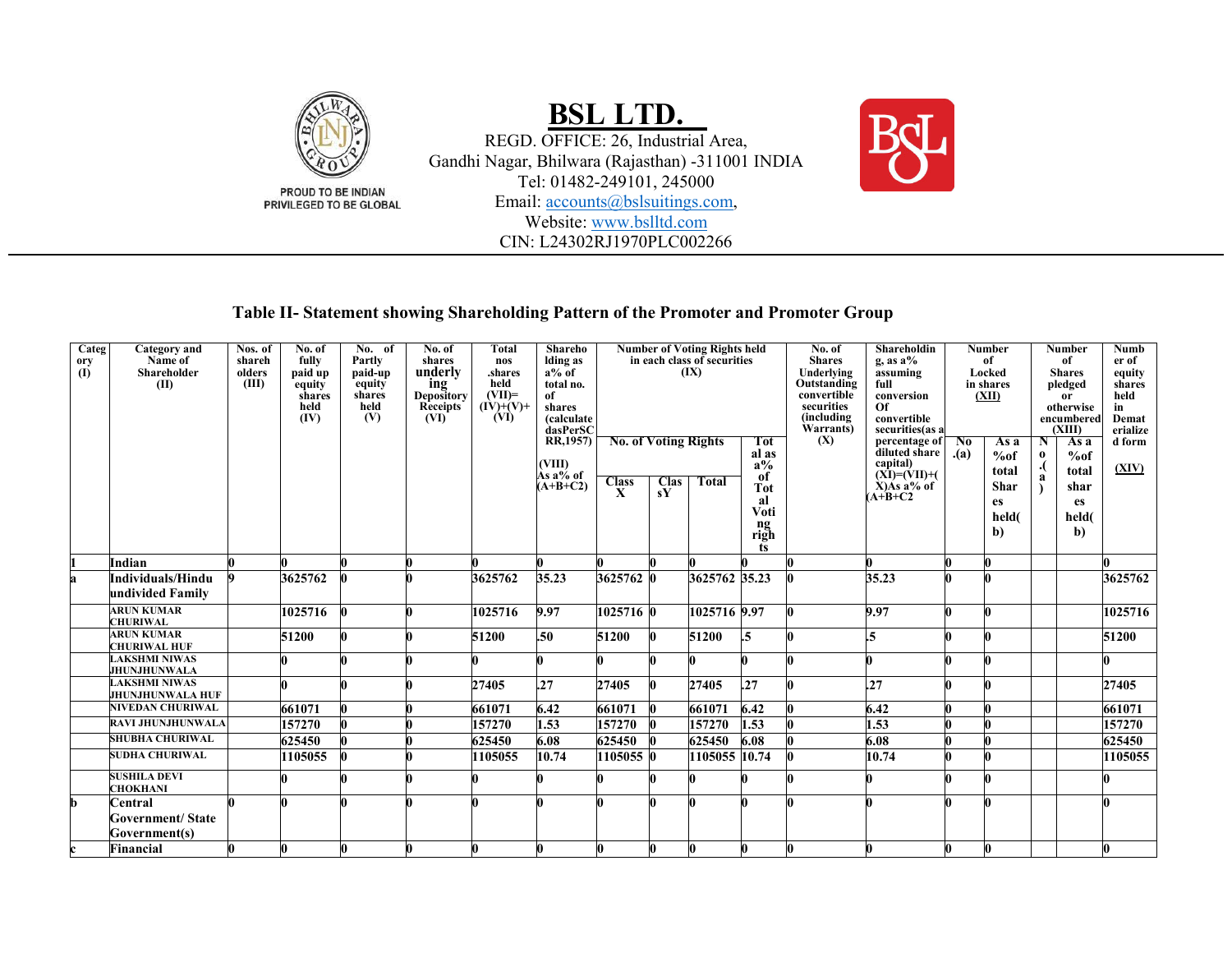

PROUD TO BE INDIAN PRIVILEGED TO BE GLOBAL

### **BSL LTD.**

REGD. OFFICE: 26, Industrial Area, Gandhi Nagar, Bhilwara (Rajasthan) -311001 INDIA Tel: 01482-249101, 245000 Email: accounts@bslsuitings.com, Website: www.bslltd.com



CIN: L24302RJ1970PLC002266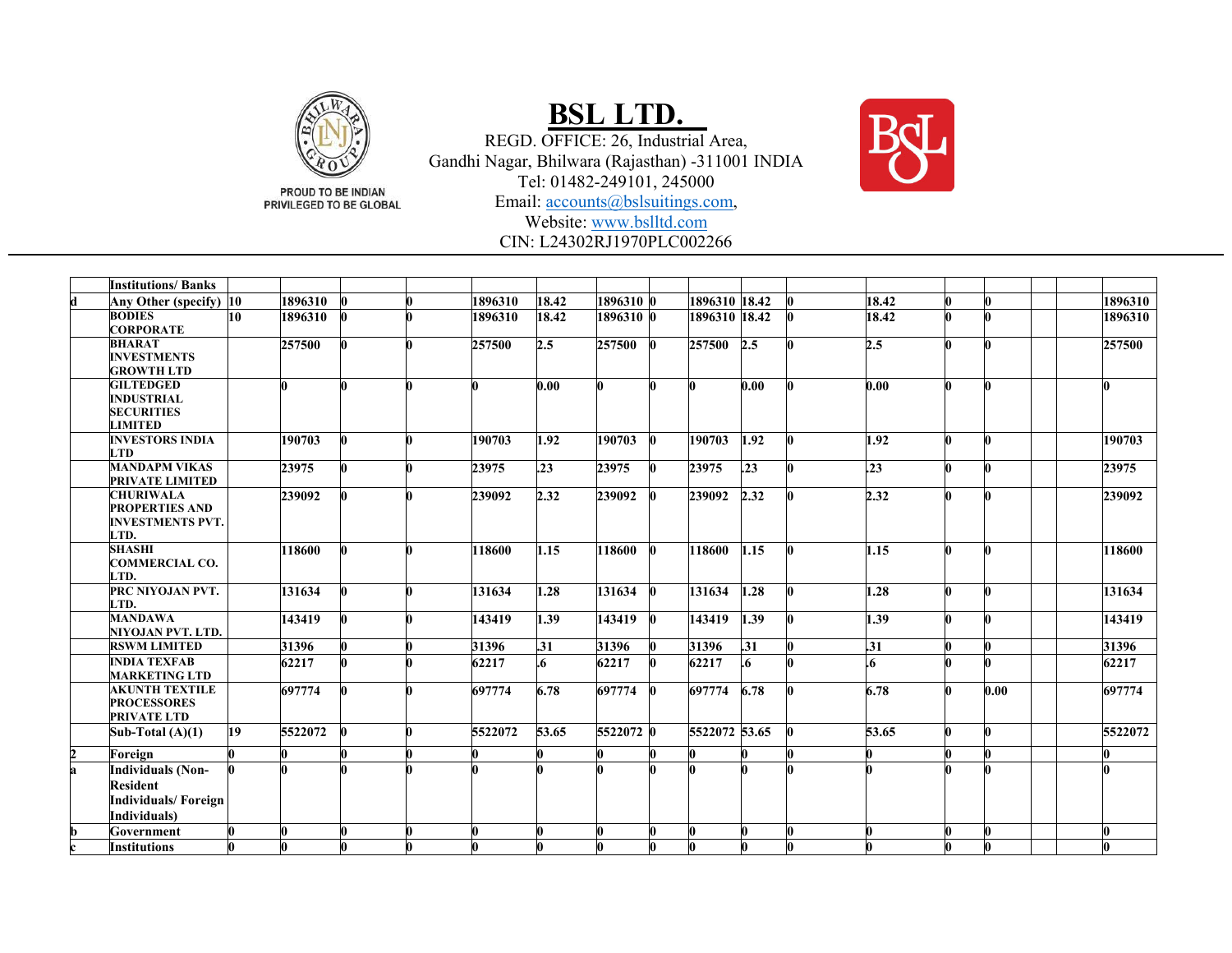

# **BSL LTD.**

REGD. OFFICE: 26, Industrial Area, Gandhi Nagar, Bhilwara (Rajasthan) -311001 INDIA Tel: 01482-249101, 245000 Email: accounts@bslsuitings.com, Website: www.bslltd.com CIN: L24302RJ1970PLC002266

| d | <b>Foreign Portfolio</b>                         |         |  |         |       |           |               |      |       |  |  |         |
|---|--------------------------------------------------|---------|--|---------|-------|-----------|---------------|------|-------|--|--|---------|
|   | Investor                                         |         |  |         |       |           |               |      |       |  |  |         |
|   | Any Other (specify) 3                            | 287000  |  | 287000  | 2.79  | 287000    | 287000        | 2.79 | 2.79  |  |  | 287000  |
|   | <b>BODIES</b><br><b>CORPORATE</b>                | 287000  |  | 287000  | 2.79  | 287000    | 287000        | 2.79 | 2.79  |  |  | 287000  |
|   | <b>MICROBASE</b><br><b>LIMITED</b>               | 70700   |  | 70700   | .69   | 70700     | 70700         | .69  | .69   |  |  | 70700   |
|   | <b>MICROLIGHT</b><br><b>INVESTMENTS LTD.</b>     | 96000   |  | 96000   | .93   | 96000     | 96000         | .93  | .93   |  |  | 96000   |
|   | <b>CORNHILL</b><br><b>INVESTMENTS</b><br>LIMITED | 120300  |  | 120300  | 1.17  | 120300    | 120300        | 1.17 | 1.17  |  |  | 120300  |
|   | Sub-Total $(A)(2)$                               | 287000  |  | 287000  | 2.79  | 287000    | 287000 2.79   |      | 2.79  |  |  | 287000  |
|   | <b>Total Shareholding 22</b><br>of Promoter and  | 5809072 |  | 5809072 | 56.44 | 5809072 0 | 5809072 56.44 |      | 56.44 |  |  | 5809072 |
|   | <b>Promoter Group</b><br>$(A)=(A)(1)+(A)(2)$     |         |  |         |       |           |               |      |       |  |  |         |

### **Table III- Statement showing Shareholding Pattern of the Public Shareholder**

| Categ                     | Category and            | Nos. of | No. of | No. of         | No. of                        | Total                    | Shareh                 |              |                            | <b>Number of Voting Rights held</b> |           | No. of                    | Shareholdin        |      | Numbe         |                   | <b>Number</b>        | Number of                      |
|---------------------------|-------------------------|---------|--------|----------------|-------------------------------|--------------------------|------------------------|--------------|----------------------------|-------------------------------------|-----------|---------------------------|--------------------|------|---------------|-------------------|----------------------|--------------------------------|
| ory                       | Name of                 | shareh  | fully  | Partly         | shares                        | nos.                     | olding                 |              |                            | in each class of securities         |           | <b>Shares</b>             | $g$ , as $a\%$     |      | r of          |                   | of Shares            | equity                         |
| $\overline{(\mathbf{I})}$ | Shareholder             | olders  | paid   | paid-up        | underlyi                      | shares                   | as $a\overline{6}$     |              |                            | (IX)                                |           | Underlying                | assuming           |      | Locked        |                   | pledged or           | shares held                    |
|                           | (II)                    | (III)   | up     | equity         | $\mathbf{ng}$                 | held                     | of total               |              |                            |                                     |           | Outstanding               | full               |      | in            |                   | otherwise            | in                             |
|                           |                         |         | equit  | shares<br>held | <b>Depository</b><br>Receipts | $(VII)=$<br>$(IV)+(V)$ + | no. of                 |              |                            |                                     |           | convertible<br>securities | conversion         |      | shares        |                   | encumbered<br>(XIII) | <b>Dematerializ</b><br>ed form |
|                           |                         |         |        | (V)            | (VI)                          | (VI)                     | shares                 |              |                            |                                     |           | (including                | Of<br>convertible  |      | (XII)         |                   |                      |                                |
|                           |                         |         | share  |                |                               |                          | (calculat)<br>edasPerS |              | <b>No of Voting Rights</b> |                                     | Total     | Warrants)                 | securities(as a    | No   | As a          | No.               | As a                 |                                |
|                           |                         |         | held   |                |                               |                          | <b>CRR,195</b>         |              |                            |                                     | <b>as</b> | (X)                       | percentage of      | . (a | $\frac{6}{9}$ | (N <sub>0</sub> ) | %of                  | (XIV)                          |
|                           |                         |         | (IV)   |                |                               |                          | 7)                     |              |                            |                                     | $a\%$     |                           | diluted share      |      | of            |                   | total                |                                |
|                           |                         |         |        |                |                               |                          |                        | <b>Class</b> | <b>Class</b>               | <b>Total</b>                        | оf        |                           | capital)           |      | total         | арр               | share                |                                |
|                           |                         |         |        |                |                               |                          | (VIII)                 | X            |                            |                                     | Total     |                           | $(XI)=(VII)+(VII)$ |      | Shar          | lica              |                      |                                |
|                           |                         |         |        |                |                               |                          | Às a% of               |              |                            |                                     | Votin     |                           | $X)As$ a% of       |      | es            | ble               | held(                |                                |
|                           |                         |         |        |                |                               |                          | $A+B+C2$               |              |                            |                                     |           |                           | $(A+B+C2)$         |      | held          |                   | <b>Not</b>           |                                |
|                           |                         |         |        |                |                               |                          |                        |              |                            |                                     | rights    |                           |                    |      | (b)           | (a)               | appli                |                                |
|                           |                         |         |        |                |                               |                          |                        |              |                            |                                     |           |                           |                    |      |               |                   | cable                |                                |
|                           | <b>Institutions</b>     |         |        |                |                               |                          |                        |              |                            |                                     |           |                           |                    |      |               |                   |                      |                                |
|                           | <b>Mutual Funds/</b>    |         | 450    |                |                               | 450                      |                        | 450          |                            | 450                                 |           |                           |                    |      |               |                   |                      |                                |
|                           | <b>Venture Capital</b>  |         |        |                |                               |                          |                        |              |                            |                                     |           |                           |                    |      |               |                   |                      |                                |
|                           | Funds                   |         |        |                |                               |                          |                        |              |                            |                                     |           |                           |                    |      |               |                   |                      |                                |
|                           | Alternate               |         |        |                |                               |                          |                        |              |                            |                                     |           |                           |                    |      |               |                   |                      |                                |
|                           | <b>Investment Funds</b> |         |        |                |                               |                          |                        |              |                            |                                     |           |                           |                    |      |               |                   |                      |                                |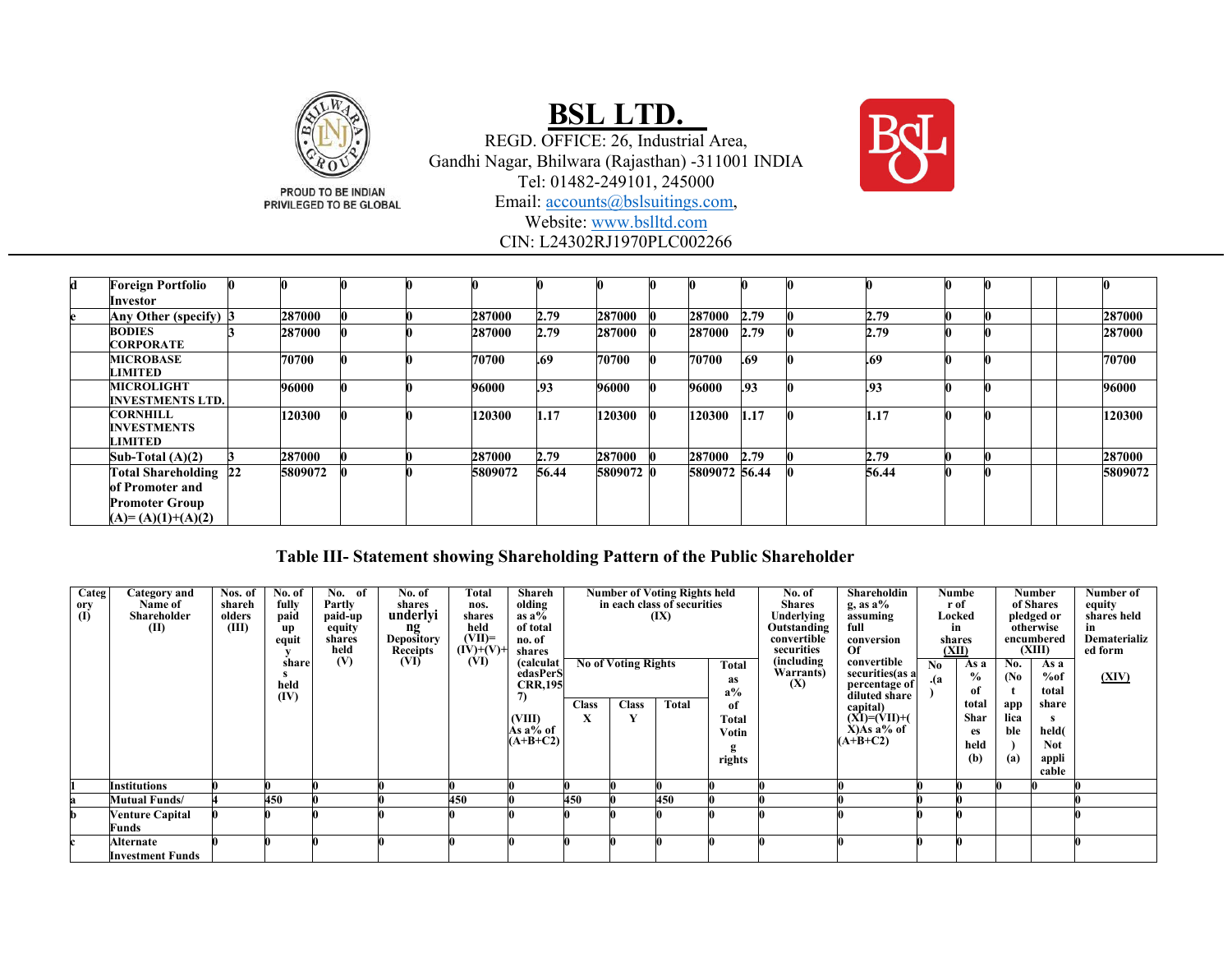

PROUD TO BE INDIAN PRIVILEGED TO BE GLOBAL

# **BSL LTD.**

REGD. OFFICE: 26, Industrial Area, Gandhi Nagar, Bhilwara (Rajasthan) -311001 INDIA Tel: 01482-249101, 245000 Email: accounts@bslsuitings.com, Website: www.bslltd.com



CIN: L24302RJ1970PLC002266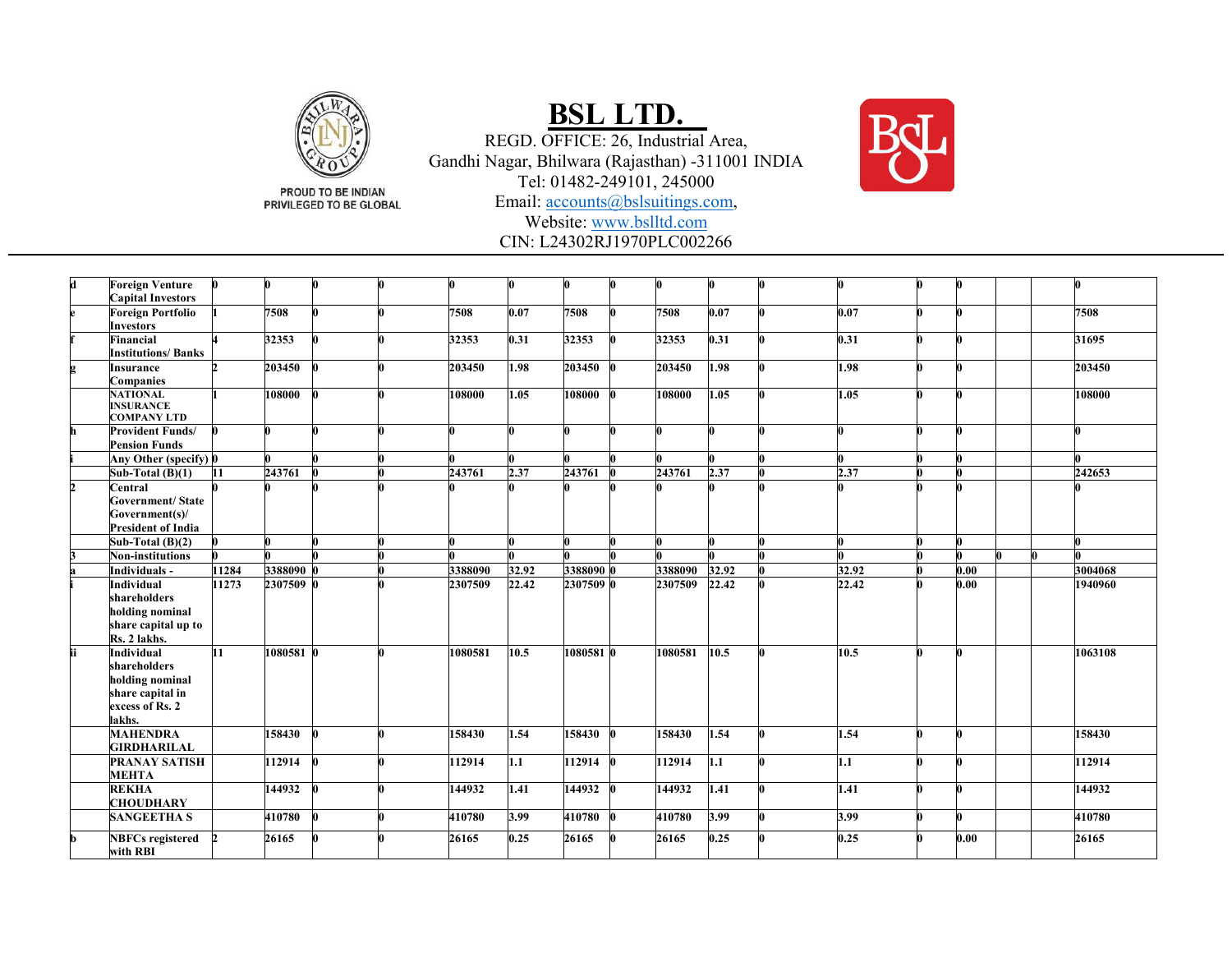

# **BSL LTD.**

REGD. OFFICE: 26, Industrial Area, Gandhi Nagar, Bhilwara (Rajasthan) -311001 INDIA Tel: 01482-249101, 245000 Email: accounts@bslsuitings.com, Website: www.bslltd.comCIN: L24302RJ1970PLC002266



#### **Table IV-Statement Showing Shareholding Pattern of the Non Promoter-Non Public Shareholder**

| Category & Name<br>Of the<br><b>Shareholders</b><br>$\bf{I}$                                       | No. of<br>shareh<br>older<br>(III) | No. of<br>fully<br>paid<br>up<br>equity<br>shares | Partly<br>paid-up<br>equity<br>shares<br>held<br>(V) | Nos. of<br>shares<br>underlying<br><b>Depository</b><br>Receipts<br>(VI) | Total no.<br>shares<br>held<br>$\frac{\text{(VII=}}{\text{IV+V+VI}}$ | Sharehol<br>$\mathrm{ding}\%$<br>calculate<br>das per<br>SCRR,<br>1957 |              |                                            | Number of Voting Rights held in<br><b>Each class of securities</b><br>(IX) |                                       | No. of<br><b>Shares</b><br>Underlying<br>Outstanding<br>convertible<br>securities | Total<br>shareholdin<br>g, as $a\%$<br>assuming<br>full<br>conversion |     | Number of<br>Number of<br><b>Shares</b><br>Locked in<br>Pledged or<br>shares<br>otherwise<br>(XII)<br>encumbered<br>(XIII) |                                |                                  | Number of<br>equity<br>shares held<br>demateria<br>lized form |
|----------------------------------------------------------------------------------------------------|------------------------------------|---------------------------------------------------|------------------------------------------------------|--------------------------------------------------------------------------|----------------------------------------------------------------------|------------------------------------------------------------------------|--------------|--------------------------------------------|----------------------------------------------------------------------------|---------------------------------------|-----------------------------------------------------------------------------------|-----------------------------------------------------------------------|-----|----------------------------------------------------------------------------------------------------------------------------|--------------------------------|----------------------------------|---------------------------------------------------------------|
|                                                                                                    |                                    | held<br>(IV)                                      |                                                      |                                                                          |                                                                      | As $a\%$ of<br>$(A+B+C2$<br>(VIII)                                     | <b>Class</b> | <b>No of Voting Rights</b><br><b>Class</b> | Total                                                                      | Total<br>as<br>$a\%$<br><sub>of</sub> | (including<br>Warrants)<br>(X)                                                    | <b>Of</b><br>convertible<br>securities(<br>As a                       | No. | As a<br>%of<br>total<br><b>Shares</b>                                                                                      | No.<br>(Not)<br>applic<br>able | As a<br>%of<br>total<br>shares   | (XIV)<br>(Not<br>Applicable)                                  |
|                                                                                                    |                                    |                                                   |                                                      |                                                                          |                                                                      |                                                                        | X            |                                            |                                                                            | Total<br>Votin<br>right               |                                                                                   | percentage<br>of diluted<br>share<br>capital)<br>(XI)                 |     | held                                                                                                                       |                                | held<br>(Not)<br>applica<br>ble) |                                                               |
| Custodian/DR Holder                                                                                |                                    |                                                   |                                                      |                                                                          |                                                                      |                                                                        |              |                                            |                                                                            |                                       |                                                                                   |                                                                       |     |                                                                                                                            |                                |                                  |                                                               |
| Employee Benefit Trust 0<br>(under SEBI (Share<br>based Employee<br>Benefit) Regulations,<br>2014) |                                    |                                                   |                                                      |                                                                          |                                                                      |                                                                        |              |                                            |                                                                            |                                       |                                                                                   |                                                                       |     |                                                                                                                            |                                |                                  |                                                               |
| Total Non-Promoter-<br>Non Public<br>Shareholding $(C)=$<br>$(C)(1)+(C)(2)$                        |                                    |                                                   |                                                      |                                                                          |                                                                      |                                                                        |              |                                            |                                                                            |                                       |                                                                                   |                                                                       |     |                                                                                                                            |                                |                                  |                                                               |

PROUD TO BE INDIAN PRIVILEGED TO BE GLOBAL